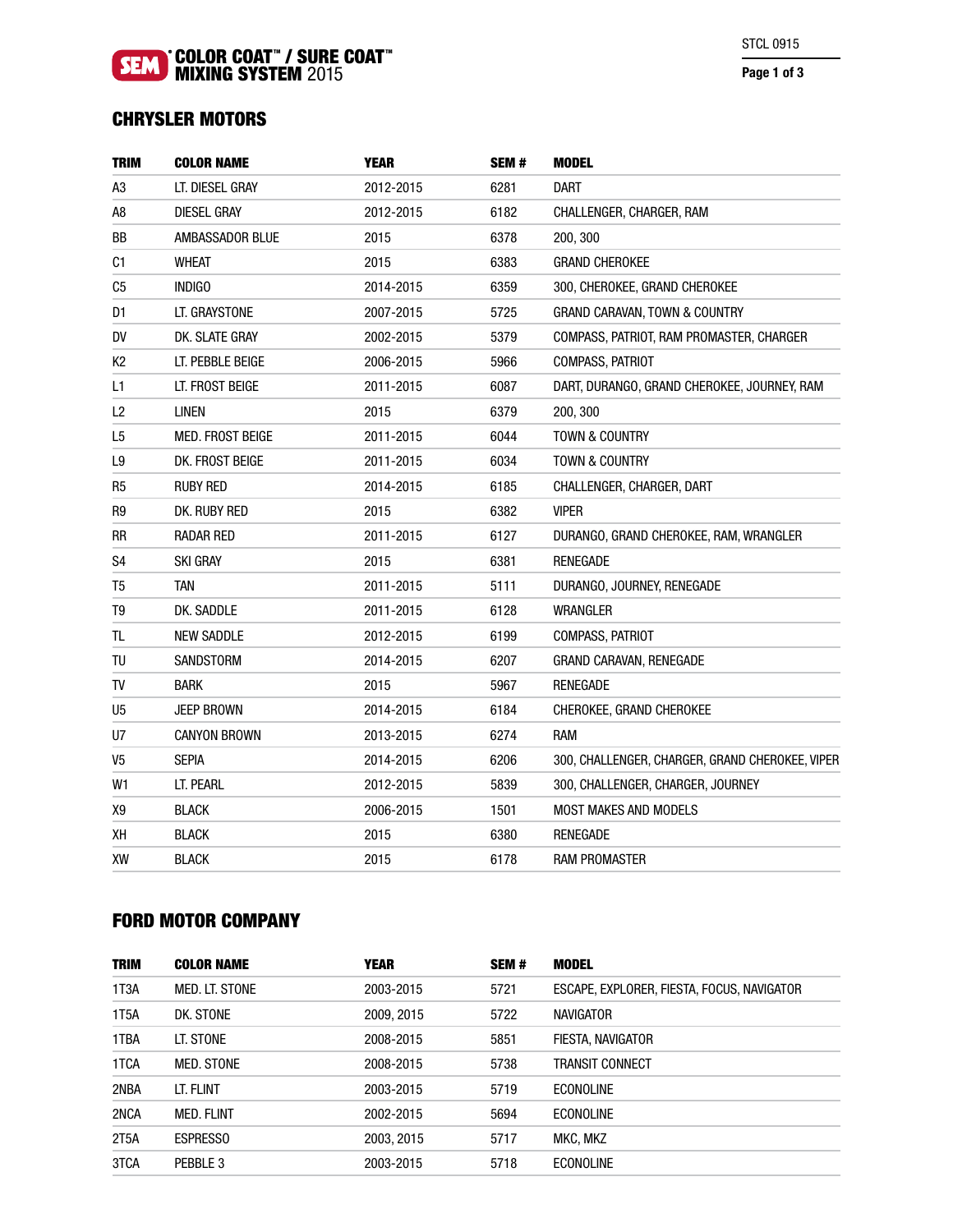## COLOR COAT™ / SURE COAT™ MIXING SYSTEM 2015

## Page 2 of 3

| 4X1A              | <b>LINEN</b>                | 2014-2015 | 6372 | TRANSIT, TRANSIT CONNECT      |
|-------------------|-----------------------------|-----------|------|-------------------------------|
| 5B8A              | CHARCOAL BLACK              | 2005-2015 | 5831 | <b>MOST MAKES AND MODELS</b>  |
| 5V0A              | <b>CASHMERE</b>             | 2008-2015 | 5841 | MKC, MKZ, MUSTANG             |
| 7NCC              | LT. WARM STEEL MET.         | 2007-2015 | 5919 | <b>EXPEDITION, F-SERIES</b>   |
| 7U7A              | KING RANCH RED              | 2015      | 6391 | <b>MUSTANG</b>                |
| 7Y7A              | <b>DUSK GRAY</b>            | 2008-2015 | 5928 | <b>F-SERIES</b>               |
| 8N8C              | ALLOY MET.                  | 2009-2015 | 5956 | <b>EXPLORER, MKT</b>          |
| 9MCA              | STEEL GRAY                  | 2010-2015 | 5982 | <b>F-SERIES</b>               |
| AM1A              | <b>MARBLE</b>               | 2014-2015 | 6371 | C-MAX, EDGE, ESCAPE, FOCUS    |
| AM6E              | DK. SLATE GRAY MET.         | 2015      | 6038 | <b>EXPLORER, FLEX, TAURUS</b> |
| AT7A              | <b>ADOBE</b>                | 2010-2015 | 6035 | <b>F-SERIES</b>               |
| BA9E              | <b>METEORITE BLACK MET.</b> | 2015      | 6134 | <b>EXPLORER, FLEX, TAURUS</b> |
| <b>BJAA</b>       | LT. PARCHMENT               | 2010-2015 | 5106 | <b>ECONOLINE</b>              |
| CN4A              | MED. SOFT CERAMIC           | 2015      | 6387 | EDGE, ESCAPE, MUSTANG         |
| DN <sub>1</sub> A | LT. DUNE                    | 2013-2015 | 6292 | <b>MOST MAKES AND MODELS</b>  |
| DN3A              | <b>DUNE</b>                 | 2013-2015 | 6290 | <b>MOST MAKES AND MODELS</b>  |
| DT7A              | <b>HAZELNUT</b>             | 2015      | 6291 | MKC, MKZ                      |
| DY5A              | MED. EARTH GRAY             | 2015      | 6441 | <b>F-SERIES</b>               |
| EL <sub>5</sub> A | <b>ISLAND OASIS</b>         | 2015      | 6358 | MKC, MKZ                      |
| EL6A              | <b>JAVA</b>                 | 2015      | 6354 | EDGE, F-150, MKC, MKZ         |
| ET3A              | <b>WHITE SANDS</b>          | 2015      | 6375 | <b>MKC</b>                    |
| EX2A              | <b>OASIS</b>                | 2015      | 6386 | MKC, MKZ                      |
| JA6A              | <b>BLACK</b>                | 2009-2015 | 5689 | <b>MOST MAKES AND MODELS</b>  |
| UA/ZHEA           | <b>EBONY</b>                | 2001-2015 | 4559 | C-MAX, EDGE                   |

# GENERAL MOTORS

| <b>COLOR</b>  | <b>COLOR NAME</b>         | <b>YEAR</b> | SEM# | <b>MODEL</b>                                     |
|---------------|---------------------------|-------------|------|--------------------------------------------------|
| W5A848        | <b>BLACK (MATTE/FLAT)</b> | 1996-2015   | 1501 | EXPRESS, SAVANA                                  |
| <b>WA104D</b> | <b>OPEL GRAY</b>          | 1996-2015   | 4982 | COLORADO, VOLT, YUKON                            |
| <b>WA123X</b> | <b>OCTANE METALLIC</b>    | 2015        | 6385 | CAMARO, CORVETTE                                 |
| <b>WA149B</b> | <b>SHALE</b>              | 1995-2015   | 4942 | <b>MOST MAKES AND MODELS</b>                     |
| <b>WA167A</b> | <b>EBONY</b>              | 1995-2015   | 4939 | <b>MOST MAKES AND MODELS</b>                     |
| <b>WA173X</b> | SANGRIA                   | 2015        | 6189 | <b>LACROSSE</b>                                  |
| <b>WA184D</b> | <b>MED. DK. PEWTER II</b> | 1998-2015   | 5585 | EXPRESS, SAVANA                                  |
| <b>WA193X</b> | FIG                       | 2015        | 6218 | <b>ENCLAVE</b>                                   |
| <b>WA202X</b> | MINERAL GRAY METALLIC     | 2015        | 6437 | <b>TORNADO</b>                                   |
| <b>WA210V</b> | <b>MINK</b>               | 2014-2015   | 6209 | SILVERADO, SUBURBAN, TAHOE                       |
| <b>WA303X</b> | DK. ATMOSPHERE            | 2015        | 6191 | CRUZE, YUKON                                     |
| <b>WA311N</b> | LT. TITANIUM GRAPHITE     | 2006-2015   | 5854 | <b>MOST MAKES AND MODELS</b>                     |
| <b>WA312N</b> | <b>MED. TITANIUM</b>      | 2006-2015   | 5855 | CAMARO, CTS, ENCORE, TRAX, VERANO, XTS           |
| <b>WA313N</b> | DK. TITANIUM              | 2006-2015   | 5856 | ACADIA, ENCLAVE, IMPALA, MALIBU, SONIC, TRAVERSE |